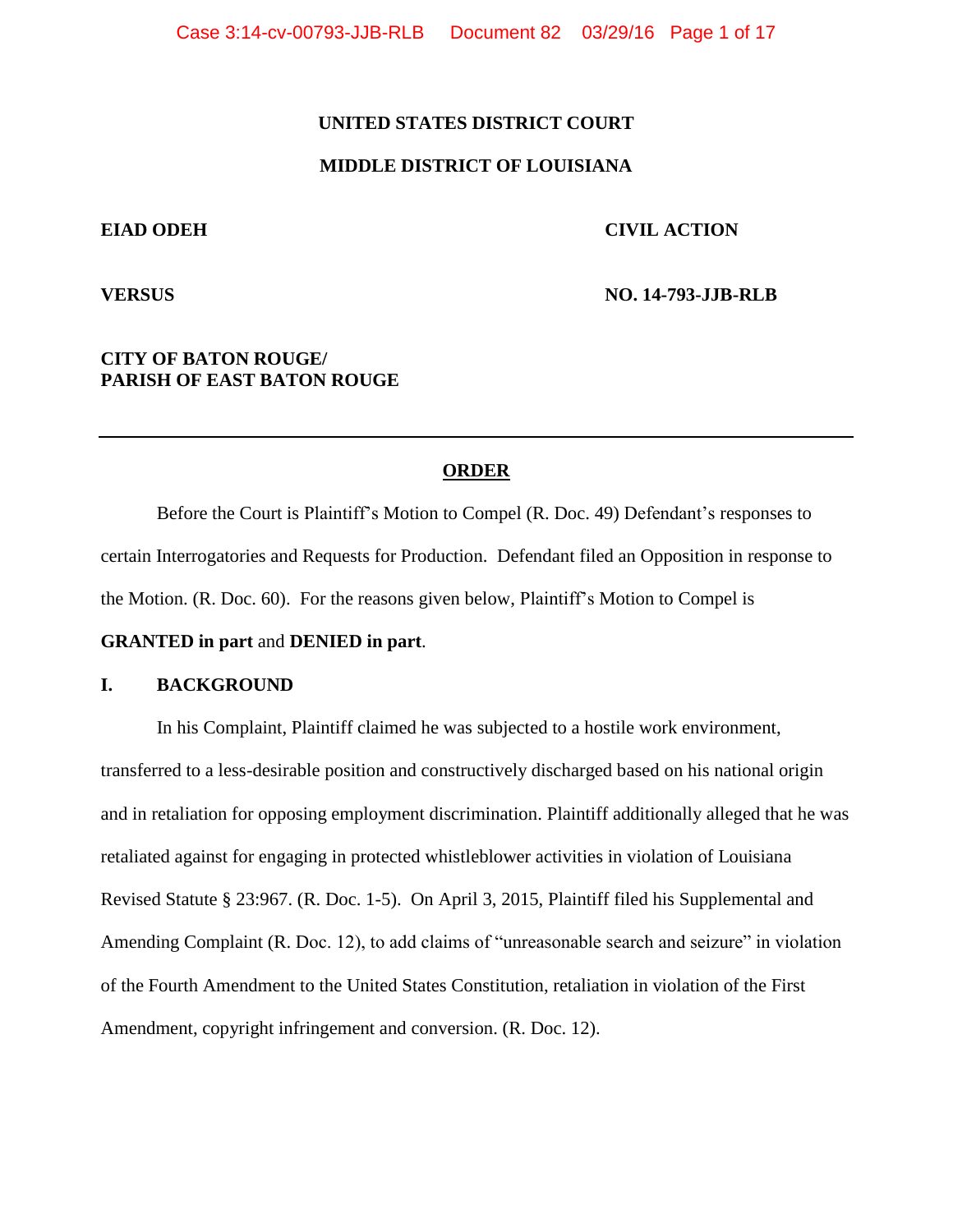# **II. APPLICABLE LAW**

Rule  $26(b)(1)$  of the Federal Rules of Civil Procedure<sup>1</sup> allows a party to "obtain discovery regarding any nonprivileged matter that is relevant to any party's claim or defense and proportional to the needs of the case." Whether discovery is proportional depends on "the importance of the issues at stake in the action, the amount in controversy, the parties' relative access to relevant information, the parties' resources, the importance of the discovery in resolving the issues, and whether the burden or expense of the proposed discovery outweighs its likely benefit." Fed. R. Civ. P. 26(b)(1). Information may fall within this scope of discovery even if it is not admissible in evidence. Fed. R. Civ. P. 26(b)(1).

# **III. DISCUSSION**

As an initial matter, any outstanding discovery with respect to Plaintiff's Request for

Production No. 2 was resolved in the Court's Order following the hearing on the Motion to Compel.

(R. Doc. 64 at 2). The following discovery requests remain in dispute and are addressed in turn.

# **A. Request for Production No. 4**

Plaintiff's Request for Production No. 4 seeks information relating to previous complaints of

discrimination made against Defendant.

## **Request for Production No. 4:**

 $\overline{a}$ 

Please produce digital copies of any and all employee complaint(s) regarding harassment of any kind, discrimination of any kind, and retaliation of any kind for the past  $10$  years  $\dots$ .

<sup>&</sup>lt;sup>1</sup> Rule 26(b)(1) of the Federal Rules of Civil Procedure was amended on December 1, 2015 to clarify the scope of discovery. The 2015 amendments "restor[e] the proportionality calculation to Rule  $26(b)(1)$ ," but do not "change the existing responsibilities of the court and the parties to consider proportionality." Fed. R. Civ. P. 26(b)(1) advisory committee's note (2015). The amendments likewise do not "place on the party seeking discovery the burden of addressing all proportionality considerations." *Id*. "The amendments to Rule 26 govern in all proceedings in civil cases thereafter commenced and, insofar as just and practicable, in all proceedings then pending." *American Federation of Musicians of the U.S. and Canada v. Skodam Films, LLC*, -- F. Supp. 3d --, 2015 WL 7771078, at \*5 (N.D. Tex. Dec. 3,  $2015$ ) (applying the amended version of Rule  $26(b)(1)$  to a motion to compel filed before December 1, 2015). Given the restorative nature of the 2015 amendments, the Court finds that applying the amendments to the instant Motion to Compel is both just and practicable.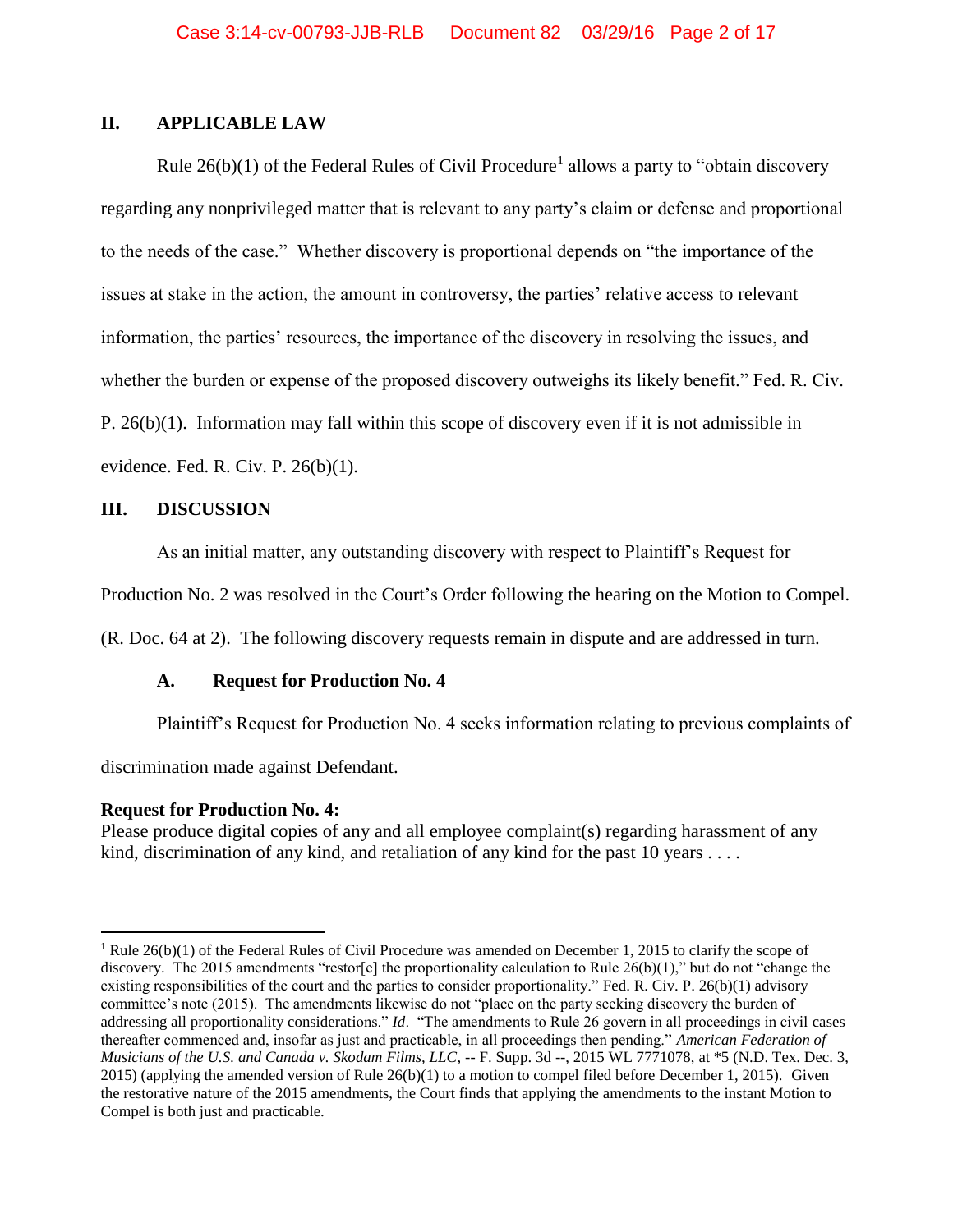## **Response to Request for Production No. 4:**

The City-Parish objects to this Request for Production as being overly broad, unduly burdensome, and vague and as seeking matters that are not relevant to any party's claim or defense and not proportional to the needs of the case.

(R. Doc. 49-3 at 19-20).

In its Opposition, Defendant claims that the parties discussed limiting the request prior to the instant Motion, but were unable to agree. According to Defendant, Plaintiff would not agree to limiting the Request to "certain departments, to a shorter time frame, or to just EEOC charges/lawsuits filed against the City. (R. Doc. 60 at 2). During the hearing, Plaintiff suggested limiting the Request to complaints of discrimination based on national origin or race that were filed within Plaintiff's department over the past 10 years. In response, Defendant objected to discovery of any complaints based on race, as the Plaintiff has only alleged discrimination based on his national origin. Additionally, Defendant expressed concerns over the definition of 'complaint,' as well as the number departments included in the Request.

"Other claims of discrimination against an employer have been found relevant to a discrimination claim if limited to the (a) same form of discrimination, (b) the same department or agency where plaintiff worked, and (c) a reasonable time before and after the discrimination occurred." *Willis v. U.S*., 2012 WL 5472032, at \*1 n.6 (M.D. La. Nov. 9, 2012); *see also Marchese v. Secretary, Dep't of the Interior*, 2004 WL 2297465, at \*2 (E.D. La. Oct. 12, 2004) (same); *Mitchell v. Nat'l Railroad Passenger Corp*., 208 F.R.D. 455, 460 (D.D.C. 2002) (same). The relevant timeframe may range, depending on the facts of each case. However, courts have generally limited discovery of other employees' claims of discrimination to 3 to 5 years. *Gillum v. ICF Emergency Management Services, L.L.C*., 2009 WL 2136269, at \*6 n.5 (M.D. La. July 16, 2009) (limiting discovery of other claims of discrimination to "the past five (5) years") (collecting cases);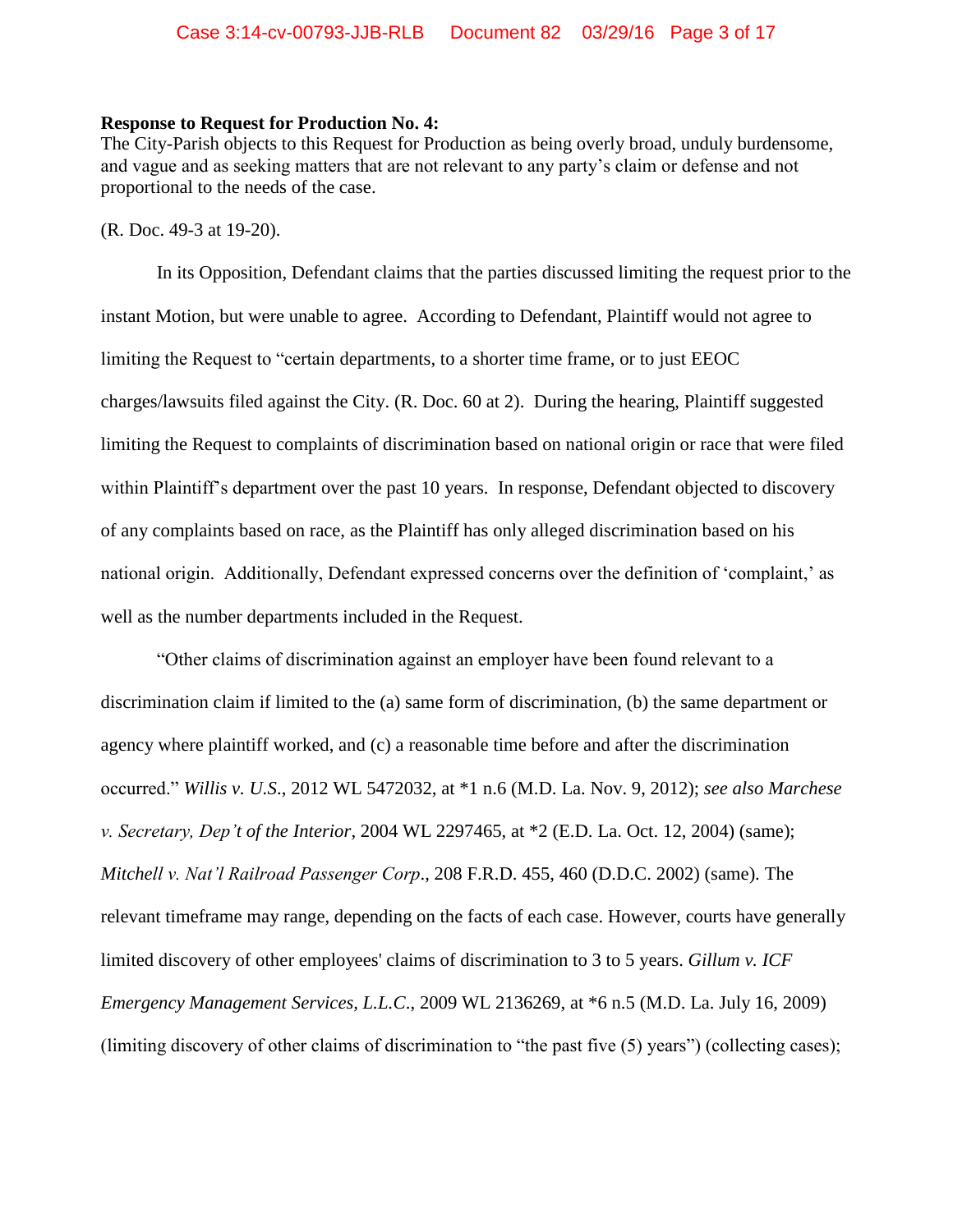*Marchese v. Secretary, Dep't of the Interior*, 2004 WL 2297465, at \*2-3 (E.D. La. Oct. 12, 2004) (3 years).

To begin, Plaintiff's Request, including his proposed limitation, is overly broad to the extent it seeks complaints filed within the past ten years. Consistent with the case law cited above, Plaintiff's Request will be limited to complaints made during the last 5 years of Plaintiff's employment.

Second, the Court rejects Defendant's argument that complaints of race discrimination are irrelevant. Plaintiff, "who is of Arab decent, . . . contends he has been discriminated against and harassed on account of his national origin . . . ." (R. Doc. 6 at 1). "[I]n the Title VII context, the terms [race and national origin] overlap as a legal matter." *St. Francis College v. Al-Khazraji*, 481 U.S. 604, 614 (1987) (Brennan, J., concurring) (The "line between discrimination based on 'ancestry or ethnic characteristics' and discrimination based on 'place or nation of origin,' is not a bright one."); *Bullard v. OMI Georgia, Inc.*, 640 F.2d 632, 634 (5th Cir. 1981) ("In some contexts, national origin discrimination is so closely related to racial discrimination as to be indistinguishable."); *Godbolt v. Hughes Tool Co.*, 63 F.R.D. 370, 374 (S.D. Tex. 1972) ("[A]s a practical matter, discrimination against 'national origin' minorities differs little, if at all, from discrimination against 'racial minorities.'"); EEOC Compliance Manual § 15-II (Aug. 2009) ("Discrimination against a person because of his or her ancestry can violate Title VII's prohibition against race discrimination." While they are not identical, "there can be considerable overlap between 'race' and 'national origin' . . . ."); EEOC Compliance Manual § 15-IV(A) (Aug. 2009) ("National origin and race often overlap because persons who themselves are, or whose ancestors were, of the same national origin frequently are of the same race."). In fact, the Supreme Court has found that discrimination based on a person's Arabic-ancestry can constitute discrimination on the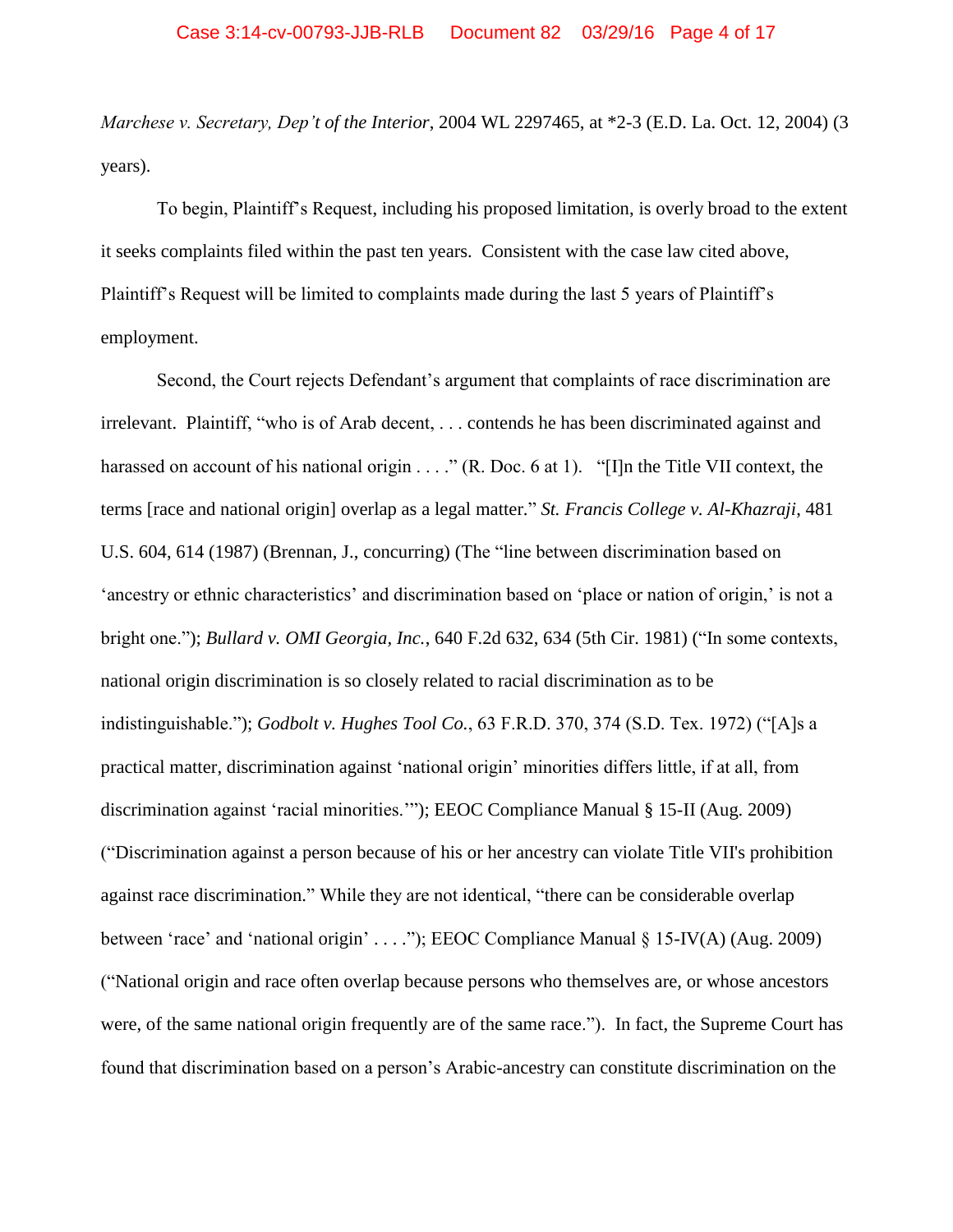# Case 3:14-cv-00793-JJB-RLB Document 82 03/29/16 Page 5 of 17

basis of race. *St. Francis College*, 481 U.S. at 613. As such, Plaintiff is entitled to complaints of discrimination, harassment or retaliation based on race or national origin.

During his employment, particularly within the last 5 years of his employment, Plaintiff worked in two different departments—Department of Public Works and Emergency Medical Services. As such, complaints filed by employees within both departments are relevant.

Considering the parties' arguments and the applicable law, the Court **GRANTS** Plaintiff's Motion as it pertains to Request for Production No. 4, subject to the following restrictions. Plaintiff's Request for Production No. 4 is limited to (1) complaints of any type of discriminatory or harassing conduct or retaliation based on race or national origin; (2) made by any employee of the Department of Public Works or Emergency Medical Services; (3) made between January 1, 2009 and December 31, 2014. During the hearing, Defendant expressed concern over the definition of the term 'complaint.' To be clear, the Court uses the term "complaint" in its broadest sense. In other words, a complaint constitutes any allegation of discrimination or harassment, no matter how informal, including e-mails. A complaint may be lodged internally or with the Louisiana Commission on Human Rights or the United States Equal Employment Opportunity Commission. Therefore, Plaintiff's Motion is **GRANTED** as to Request for Production No. 4. Defendant must supplement its Response to Request for Production No. 4 consistent with the Court's Order within **14 days**.

# **B. Request for Production No. 6**

Request for Production No. 6 seeks a copy of Plaintiff's entire email inbox during his employment with Defendant.

## **Request for Production No. 6:**

Please produce a digital copy of plaintiff's Email Inbox from 2001 to present in unrestricted and searchable 'PST' file format.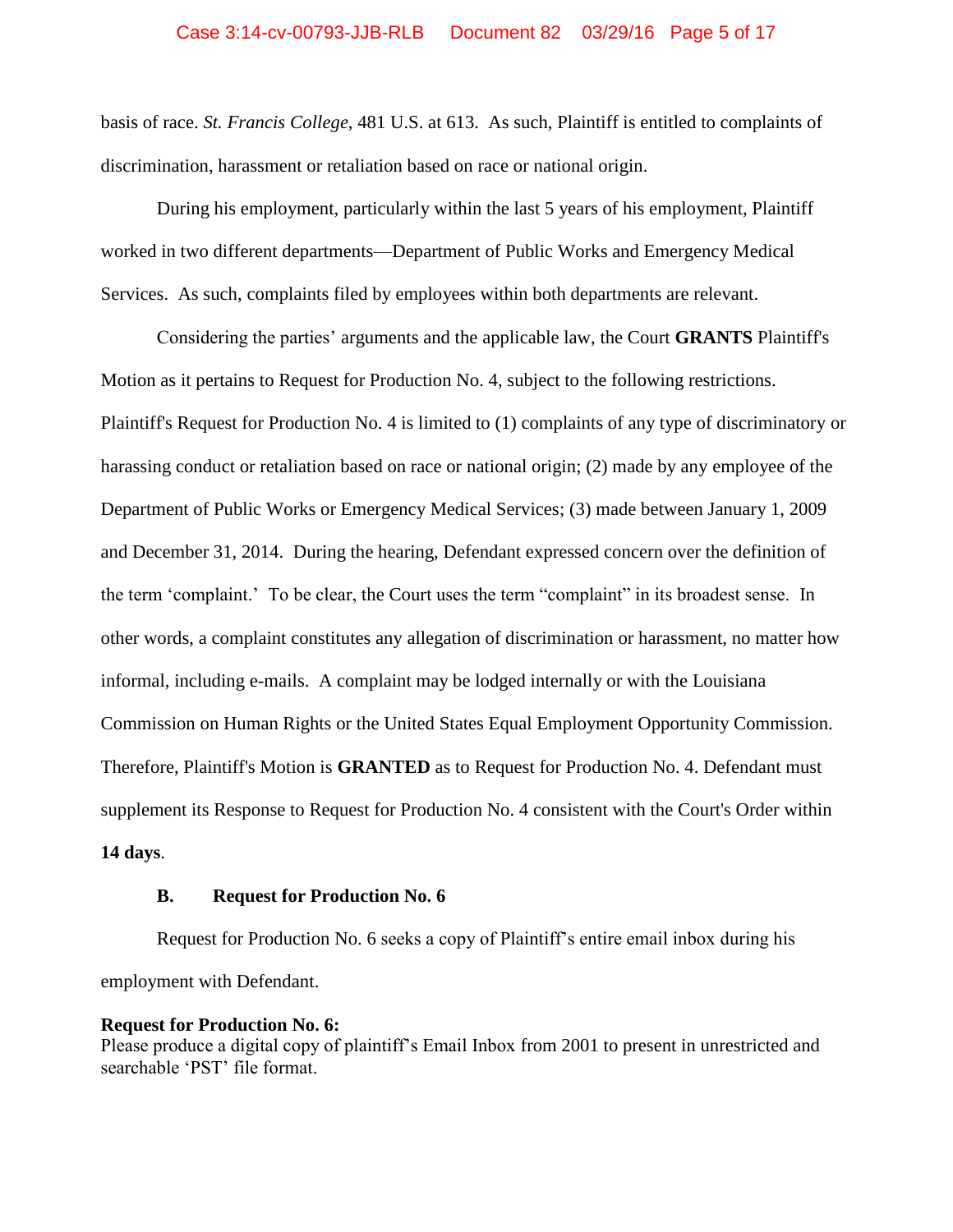## **Response to Request for Production No. 6:**

The City-Parish objects to this Request for Production as overly broad, unduly burdensome, and vague and as seeking matters that are not relevant to any party's claim or defense and not proportional to the needs of the case. Plaintiff's email inbox for his brgov.com account includes approximately 64,685 email messages. Prior to production, any such emails would have to be reviewed for privilege.

(R. Doc. 49-3 at 20). Defendant is particularly concerned that some of the emails would contain information protected by the attorney client privilege (R. Doc.60 at 3), a claim which Plaintiff rejects. (R. Doc. 49-1 at 3). Defendant also informed the Court that emails between 2001 and 2004 would no longer even exist.

Aside from its privilege argument, Defendant additionally suggests that reviewing all 64,685 emails would be unduly burdensome considering Plaintiff has not shown how his entire email inbox from 2001 until 2014 is relevant or proportional to the needs of the case. (R. Doc. 60 at 3). Specifically, "Plaintiff did not limit the scope of this request to email messages he received from a certain person, . . . during a certain time, or . . . that include certain search terms." (R. Doc. 60 at 4). Moreover, in responding to Plaintiff's other discovery requests, Defendant has diligently searched Plaintiff's email inbox and presumably produced any responsive emails. (R. Doc. 60 at 4).

Given Defendant's representations, the Court asked Plaintiff during the hearing to explain the relevance and need for his entire email inbox over a 13 year period. Plaintiff responded that emails written around the time he created the software at issue and those written around the time that Defendant started using the software (roughly a two-year period) would be relevant to whether Plaintiff created the program at Defendant's instruction. When asked whether Plaintiff had otherwise requested this type of information during discovery, he stated that he was not sure. Plaintiff also claimed that some emails might be relevant to his discrimination claim, although he did not provide any specific reasons.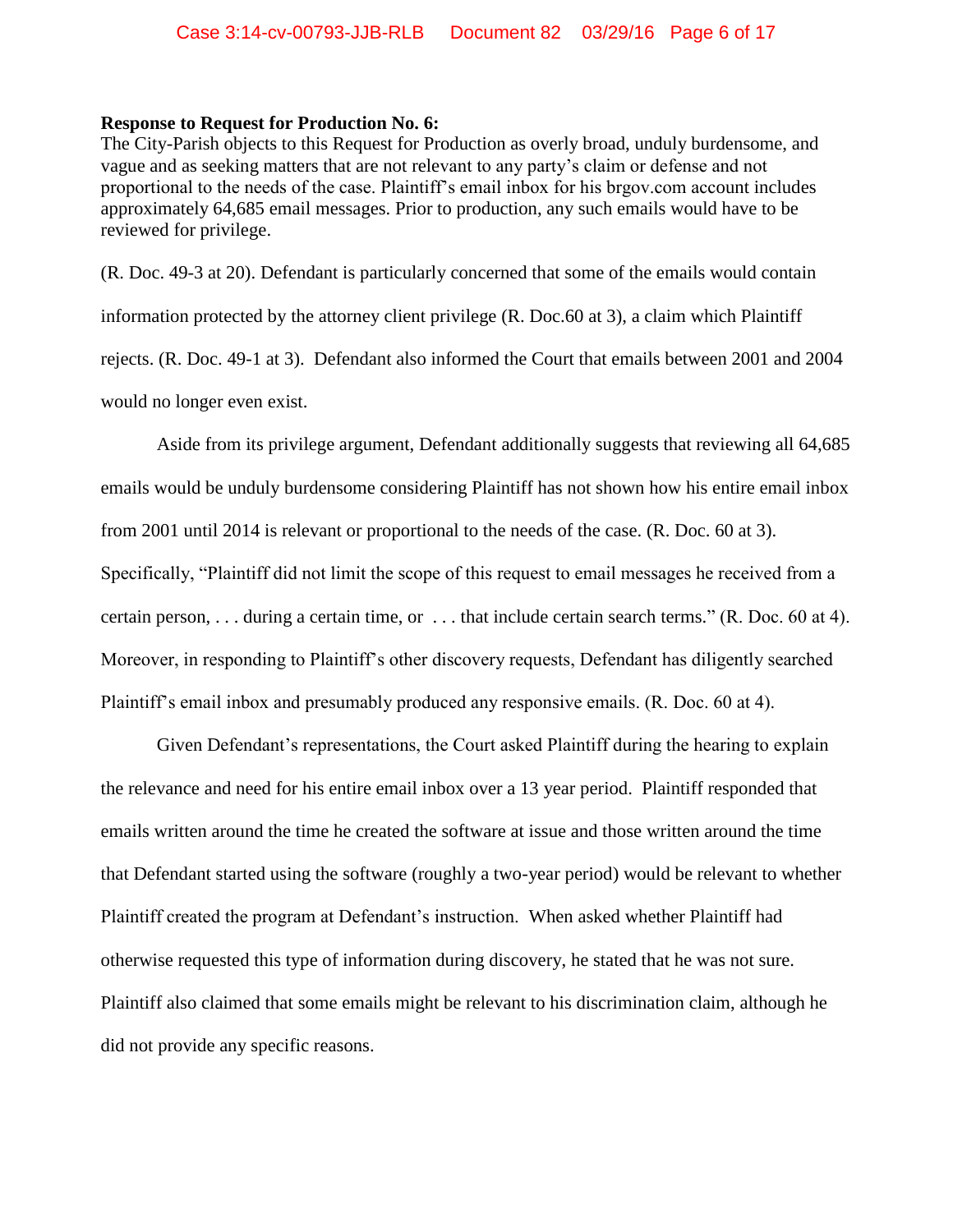# Case 3:14-cv-00793-JJB-RLB Document 82 03/29/16 Page 7 of 17

Plaintiff has not shown how his entire email inbox between 2001 and 2014 is relevant and discoverable. As the Court explained during the hearing, an email inbox, in general, has little relevance. Instead, it is the information and communications contained within those emails that may be relevant. Plaintiff has not demonstrated that the existence of the inbox or any particular email is in any way relevant in this matter. If Plaintiff needs certain types of information, regardless of whether that information is found in an internal memorandum, email, letter, etc., he may specifically request the type of information sought, regardless of whether it may be found in an email inbox or stored in some other more conventional manner. As the requesting party, Plaintiff has an obligation to sufficiently describe each item or category of items he desires. Fed. R. Civ. P.  $34(b)(1)(A)$  (a request for production should describe the sought after items with "reasonable" particularity"). He has failed to do so in this request. Plaintiff's Motion to Compel is therefore **DENIED** as to Request for Production No. 6.

## **C. Request for Production No. 7**

Plaintiff's Request for Production No. 7 seeks information relating to the ownership of the database at issue in this litigation.

## **Request for Production No. 7:**

Please produce a digital copy of any and all records that support your contention that you own the database . . . and/or that you own the copyright for that database . . . .

## **Response to Request for Production No. 7:**

The City-Parish objects to this Request for Production as being overly broad, unduly burdensome, and vague. Subject to those objections, and without waiving same, see documents attached hereto and labeled as CITY/EBRP Docs – 00633 through 00868.

(R. Doc. 49-3 at 21).

In response to this Request, Defendant produced over 200 pages of documents, all of which

relate "to Plaintiff's employment with the City-Parish" as Defendant "contends that the database

was created by Plaintiff in his capacity as a City-Parish employee." (R. Doc. 60 at 6). Plaintiff,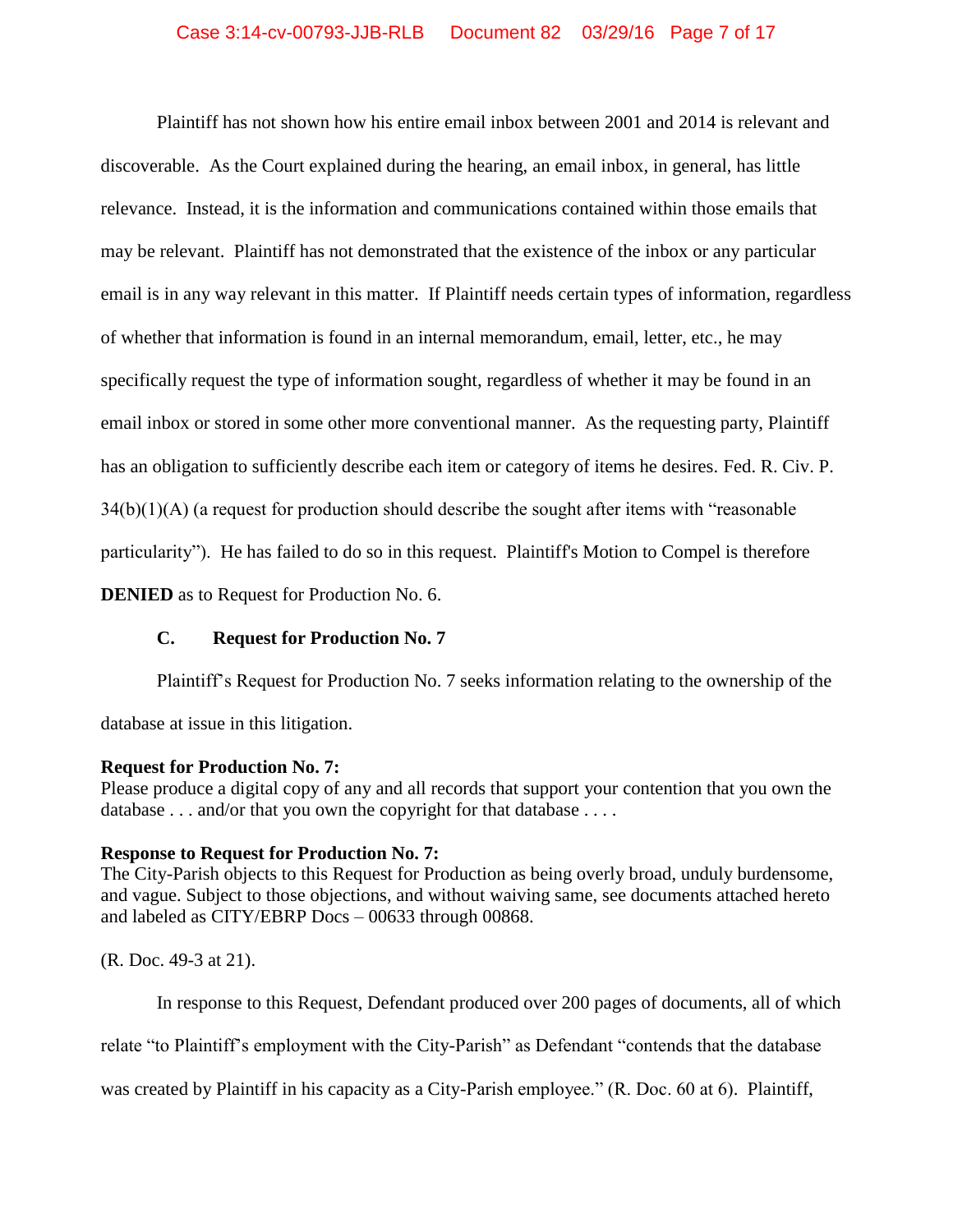# Case 3:14-cv-00793-JJB-RLB Document 82 03/29/16 Page 8 of 17

however, suggests the response is insufficient because "None of the 236 documents reflect any association with Traffic Engineering Database graphical user interface software." (R. Doc. 49-1 at 4).

During the hearing, the Court asked Plaintiff to explain how Defendant's response was insufficient. Plaintiff simply responded that he believes the documents produced by Defendant are not responsive and would like some confirmation that Defendant is unable to produce any documents proving its ownership of the software. Plaintiff's dissatisfaction with Defendant's response is without merit. The documents produced are certainly relevant to the capacity in which the database was created, which is, in turn, relevant to the issue of ownership. Defendant stated during the hearing that it has produced all of the responsive documents in its possession, custody and control. Therefore, Plaintiff's Motion to Compel is **DENIED** as to Request for Production No. 7.

# **D. Interrogatory No. 6**

Plaintiff's Interrogatory No. 6 seeks information regarding any disciplinary actions taken

against other employees for incidents involving persons of Middle Eastern descent.

# **Interrogatory No. 6:**

Please identify any or all disciplinary actions that [were] imposed on any employee by you concerning or referencing in any way a person of Middle Eastern descent from 2006 to the present.

# **Response to Interrogatory No. 6:**

The City-Parish objects to this Interrogatory as being overly broad, unduly burdensome, and vague and as seeking matters that are not relevant to any party's claim or defense and not proportional to the needs of the case. Subject to those objections, and without waiving same, the City-Parish states that it does not track the national origin of its employees.

(R. Doc. 49-3 at 6).

In his Motion to Compel, Plaintiff argues that Defendant's response is insufficient because

"**We need all records for Stacy Simmons**," an employee who was apparently "demoted after the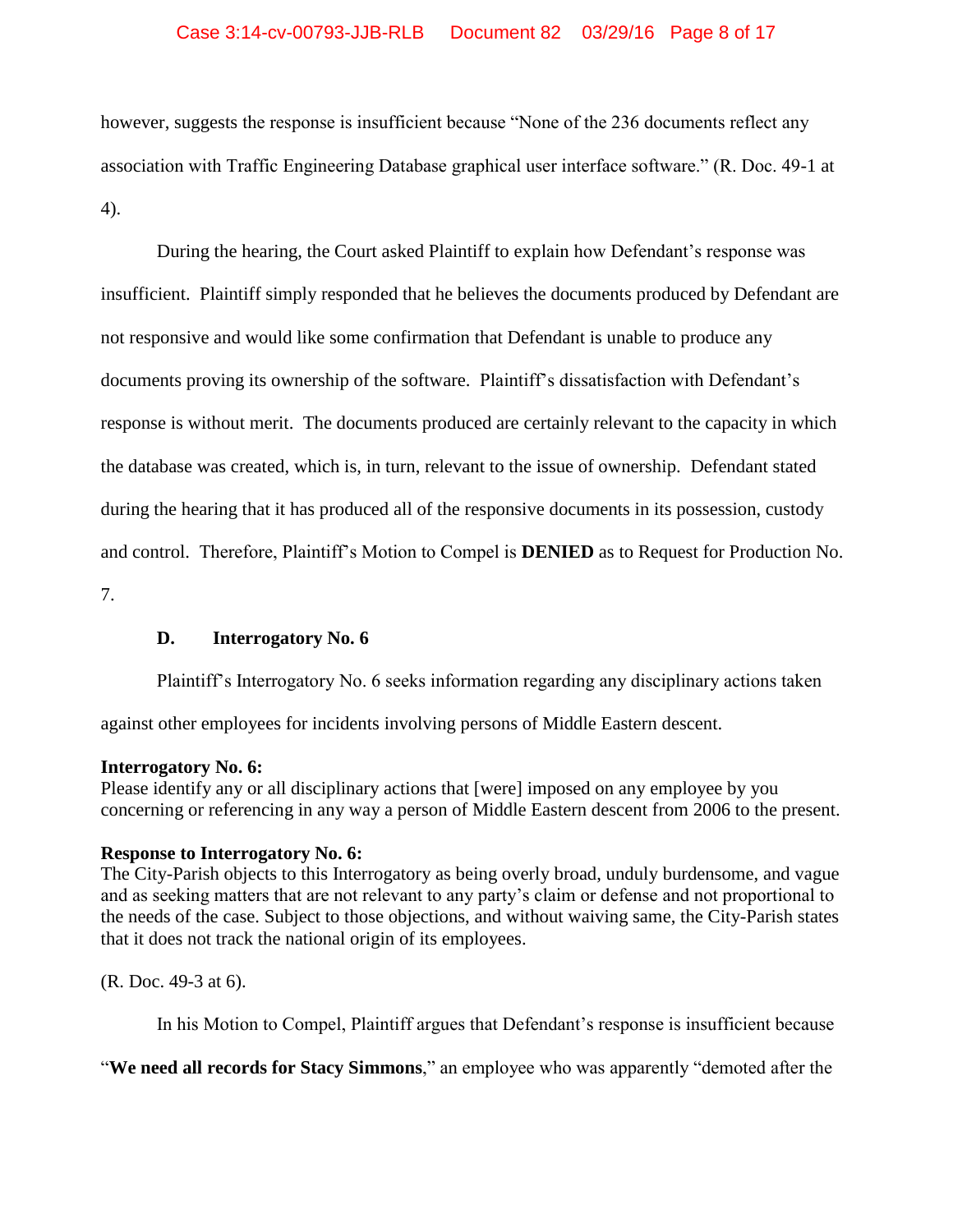#### Case 3:14-cv-00793-JJB-RLB Document 82 03/29/16 Page 9 of 17

City-Parish blamed her for not dealing with an apparent security breach at the EOC in East Baton Rouge Parish, involving a person of Middle Eastern descent." (R. Doc. 49-1 at 4).

Defendant first argues that it cannot answer as it does not track the National Origin of its employees. Otherwise, Defendant suggests the request is overly broad. Second, Defendant responds that Stacy Simmons' employment records were not specifically requested. Next, Defendant argues that the records are confidential. Finally, Defendant suggests that Stacy Simmons' records are irrelevant because "the incident that led to disciplinary action being taken against Ms. Simmons did not involve any type of national origin discrimination," but instead involved "a *religious* group." (R. Doc. 60 at 8).

First, Defendant's objection that it does not track the National Origin of its employees is misguided with respect to Interrogatory No. 6. Plaintiff is not requesting disciplinary actions taken against employees of Middle Eastern descent. Rather, he seeks information about disciplinary actions involving conduct that concerned or referenced any individual of Middle Eastern descent. Plaintiff's request is, however, overly broad to the extent it seeks information dating back to 2006 and from any departments. Typically, this Court has limited discovery in this context to information available from the department(s) in which a plaintiff worked for a period of 5 years. *See Minnis*, 2013 WL 6271940, at \*8. The Court finds that to be an appropriate balance in this case as well. As such, Plaintiff's request is **limited** to information from departments in which Plaintiff worked and covering the period between **2009 and 2014** — his last five years of employment.

Second, Defendant's objection based on Plaintiff's failure to specifically request Ms. Simmons' personnel file is unfounded, as Ms. Simmons' worked in the same department as Plaintiff (EMS) during the relevant time period and her 2010 demotion is reasonably responsive to Interrogatory No. 6. Defendant suggests that this particular incident dealt with religious, as opposed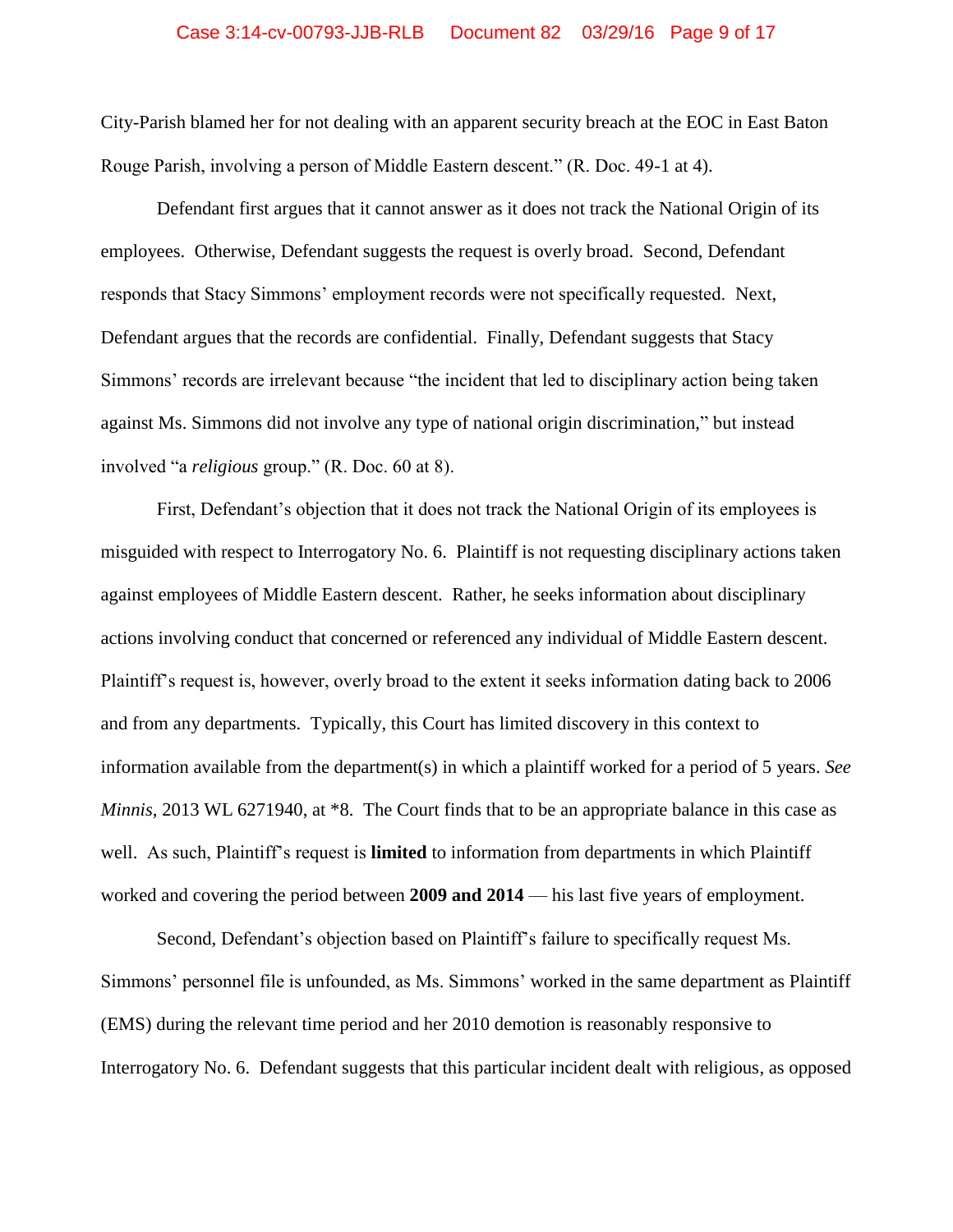#### Case 3:14-cv-00793-JJB-RLB Document 82 03/29/16 Page 10 of 17

to National Origin discrimination and the Court to some extent agrees. Nonetheless, the Court is not willing to draw as bright a line as Defendant suggests.

"The history of religious discrimination in the United States is intertwined with that based on other protected characteristics, including national origin and race." *Hassan v. City of New York*, 804 F.3d 277, 303 & n.15 (3d Cir. 2015) ("Indeed, the close relationship between race, religion, ethnicity, and national origin is reflected by the allegations" that "the Program also intentionally targets Muslims by using ethnicity as a proxy for faith."); *Unal v. Los Alamos Public Schools*, -- F. App'x -- , 2016 WL 360758, at \*6 (10th Cir. 2016) (employer's comment regarding Turkish employee's Muslim faith could "reasonably" be inferred as "animus toward [employee] because of her national origin" considering "Turkey's status as a predominantly Muslim country effectively intertwines [employee's] religion and nationality."); Khaled A. Beydoun, *Between Muslim and White: The Legal Construction of Arab American Identity*, 69 N.Y.U. Ann. Surv. Am. L. 29, 33 (2013) (noting that "the conflation of Arab and Muslim identity was deeply entrenched within the courts during the Naturalization Era" and that "Islam was treated as an ethno-racial identity").

Following the hearing, the Court ordered Defendant to produce "any portions of Stacy Simmons' personnel file pertaining to the subject of any disciplinary action taken against her . . . for in-camera review." (R. Doc. 64 at 2). Defendant submitted two disciplinary actions found in Ms. Simmons' personnel file, the second of which the Court finds discoverable. (R. Doc. 66).

On November 10, 2010, Ms. Simmons received a demotion letter for failing to "recognize the seriousness of a high level security breach and the potential risk to our public safety agencies and [for failing] to conduct a timely and accurate investigation" into an incident occurring on September 11, 2010. (R. Doc. 66 at 3). The letter explains that "on Saturday, September 11, 2010, between 5 pm and 6 pm a group of individuals who identified themselves as Muslims were allowed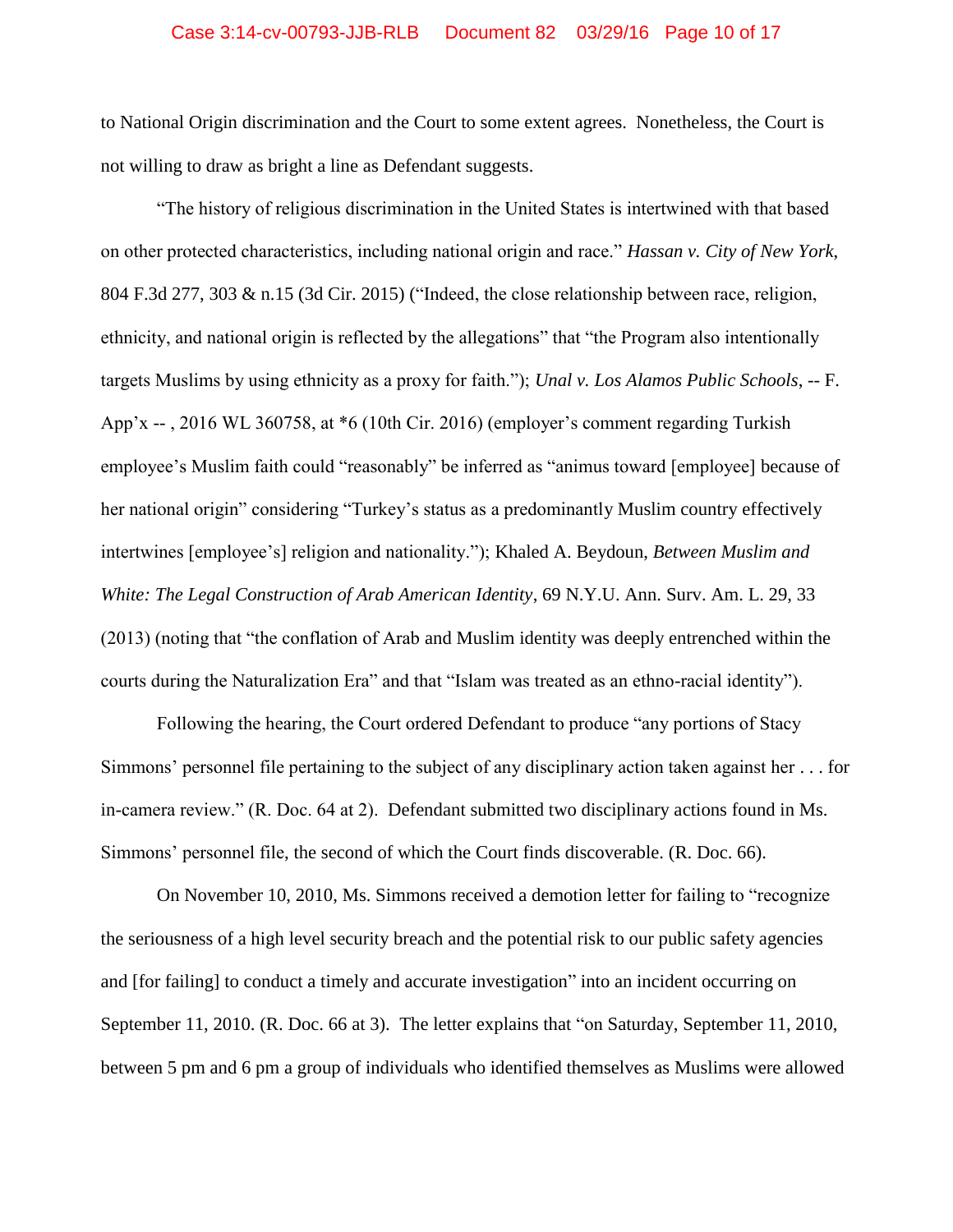#### Case 3:14-cv-00793-JJB-RLB Document 82 03/29/16 Page 11 of 17

in the MOHSEP Building for the purpose of bringing food to the public safety employees working in the Emergency Communications Center." (R. Doc. 66 at 3). Another employee apparently violated a security policy by leaving the individuals in the building unattended for "approximately 10 minutes." (R. Doc. 66 at 3-5). Ms. Simmons failed to investigate the "situation" which resulted in her demotion. (R. Doc. 66 at 4-5); (R. Doc. 60 at 8). While it may be the position of the Defendant that any disciplinary action taken was based on reasons completely unrelated to the national origin or race of the individuals allowed access, the Court will not make that conclusion for the purposes of limiting discovery in this context.

While the Court recognizes that every personnel file contains confidential information, this fact does not act as an absolute bar to discovery. Instead, any confidential information found in the relevant portions of Ms. Simmons' personnel file must be redacted prior to production and can otherwise be produced subject to a protective order limiting its dissemination outside of this lawsuit. As such, Plaintiff's Motion to Compel is **GRANTED** to the extent it seeks information about disciplinary actions involving conduct that concerned or referenced any individual of Middle Eastern descent between 2009 and 2014 and Defendant must **supplement** its response within **14 days** of this Order. Responsive information would include the portions of **Stacy Simmons' personnel file** relating to her **2010 demotion**. To protect Ms. Simmons' interests, Plaintiff and his counsel are **ORDERED** not to **disseminate** the responsive portions of Ms. Simmons' personnel file beyond those individuals listed in **paragraph 2 of the Protective Order**. (R. Doc. 72-1 at 1).

### **E. Interrogatory No. 7**

Plaintiff's Interrogatory No. 7 seeks information regarding the composition of Defendant's workplace, with respect to Middle Eastern employees.

#### **Interrogatory No. 7:**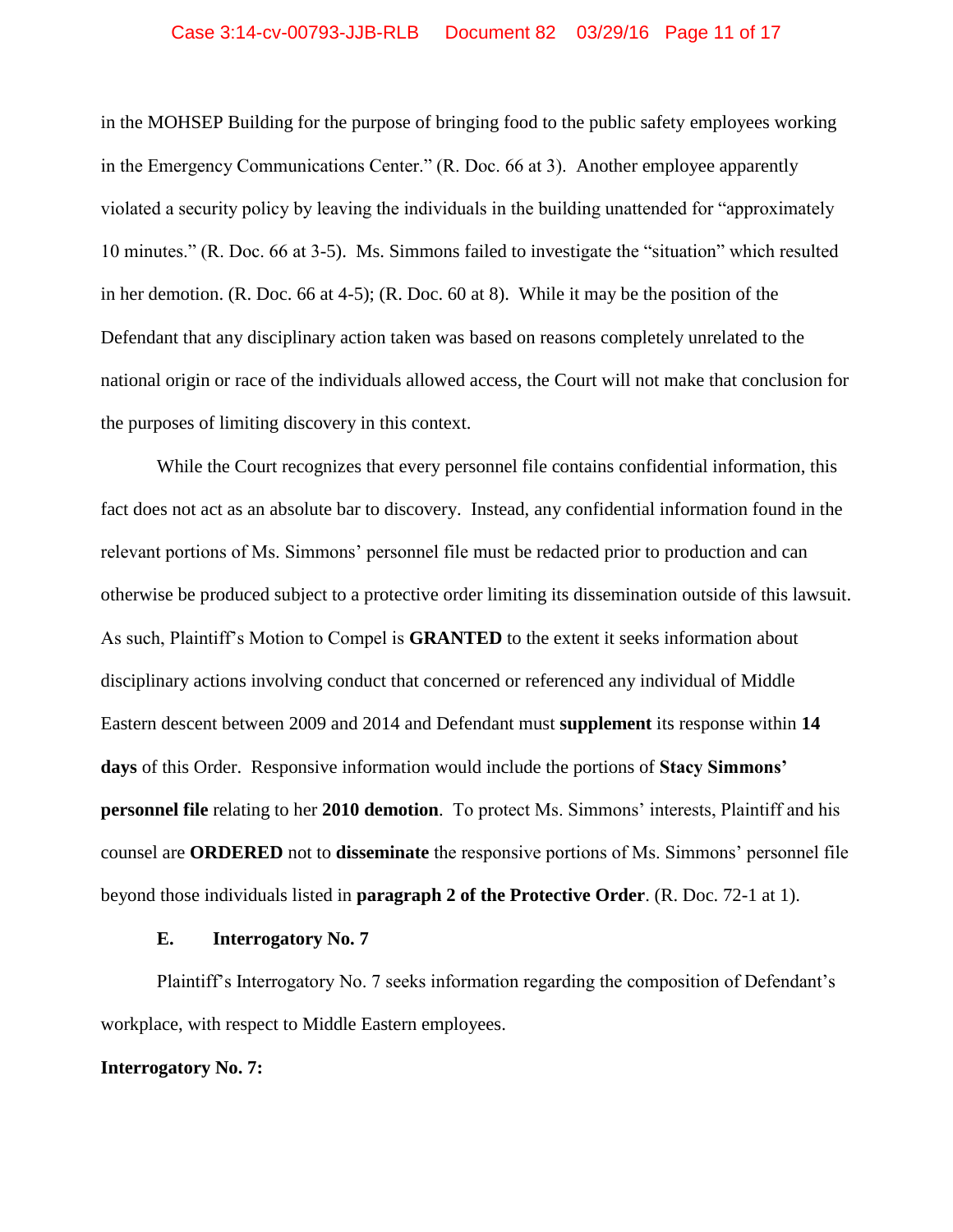Please describe and identify any or all current or previous Middle Eastern descent employees, title, job responsibilities, compensation, and benefits of each position of employment from 2006 to present.

## **Response to Interrogatory No. 7:**

The City-Parish objects to this Interrogatory as being overly broad, unduly burdensome, and vague and as seeking matters that are not relevant to any party's claim or defense and not proportional to the needs of the case. Subject to those objections, and without waiving same, the City-Parish states that it does not track the national origin of its employees.

(R. Doc. 49-3 at 7).

During the hearing, Plaintiff argued that the requested information is necessary to show that individuals of Middle Eastern descent generally do not occupy management positions and are not getting the same opportunities as others. Plaintiff's Interrogatory, however, is not limited to individuals in positions of management. Instead, Plaintiff needlessly requests information regarding every single employee on Defendant's payroll over a 10 year period. This request is overly broa

Second, Defendant does not track the National Origin of its employees or whether they are of Middle Eastern descent. Therefore, the information requested by Plaintiff is unavailable and considering the scope of the request, collecting this information would be unduly burdensome. For this additional reason, Plaintiff's Motion to Compel must be denied as to this request.<sup>2</sup>

Therefore, for the reasons given above, Plaintiff's Motion to Compel is **DENIED** as it relates to Interrogatory No. 7.

# **F. Interrogatory No. 15**

 $\overline{a}$ 

Interrogatory No. 15 concerns an alleged "intrusion" into Plaintiff's office on November 20, 2013. (R. Doc. 1-5 at 4).

<sup>&</sup>lt;sup>2</sup> Although national origin is not available and therefore not responsive to the Interrogatory at issue, much of the information sought by Plaintiff is made available to the public through Defendant's own website and thus could have been provided upon request. In particular, Defendant's website contains charts documenting the name, time of employment, position, department, hourly rate of pay, salary, sex and race for all current and former City-Parish employees found in Defendant's online database (22,985 employees). Available at https://data.brla.gov/Government/City-Parish-Employees/gyhq-w3h3.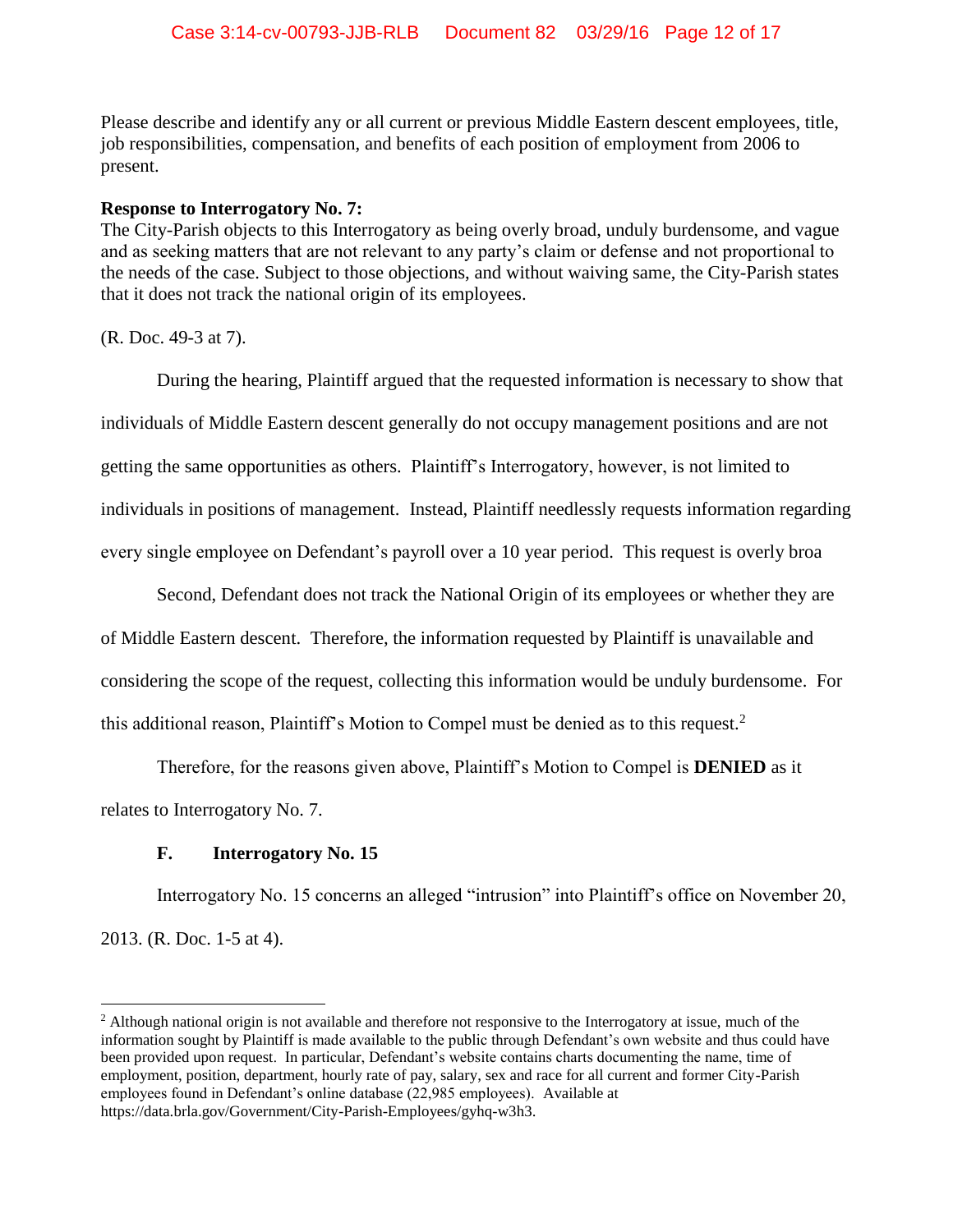## **Interrogatory No. 15:**

Explain in detail the reason for the intrusion into Plaintiff<sup>'</sup>s<sup>]</sup> office, on November 20, 2014, and identify any documents relating to this incident.

## **Response to Interrogatory No. 15:**

The City-Parish objects to this Interrogatory as being vague. The City-Parish further objects to this Interrogatory inasmuch as it seeks response to an interrogatory in excess of the twenty-five interrogatory (including discrete parts) limit set forth in F.R.C.P. 33(a)(1). Subject to these objections, and without waiving sale, the City-Parish states that it has no reason to believe that there was an 'intrusion' into Plaintiff's office on November 20, 2014. On November 20, 2014, Plaintiff was no longer employed by the City-Parish because he had resigned prior to that time.

(R. Doc. 49-3 at 12).

During the Rule 37 conference, Plaintiff clarified that he sought information relating to an 'intrusion' occurring on November 20, 2013. (R. Doc. 49-1 at 4); (R. Doc. 60 at 9). Following this clarification, Defendant's response did not change as it "disagreed with Plaintiff's classification of the alleged event as an 'intrusion' and had been unable to substantiate Plaintiff's claim that an 'intrusion' ever occurred." (R. Doc. 60 at 9). Since the Rule 37 conference, Defendant contends, Plaintiff has been able to depose two witnesses regarding this alleged incident occurring on November 20 2013. (R. Doc. 60 at 10). Defendant therefore argues "there is no additional information for Plaintiff to obtain" because, again, "the City Parish has no reason to believe that there was an 'intrusion' into Plaintiff's office on November 20, 2013." (R. Doc. 60 at 10). The Court disagrees.

The fact that Defendant disagrees with Plaintiff's characterization of the November 20, 2013 incident as an intrusion, does not negate its discovery obligations. During the hearing, Defendant's attorney informed the Court that Plaintiff may have lodged a verbal complaint following the alleged intrusion and that the complaint may have been forwarded up the chain of command. This information is relevant to Plaintiff's allegations (R. Doc. 1-5 at 4) and Defendant must supplement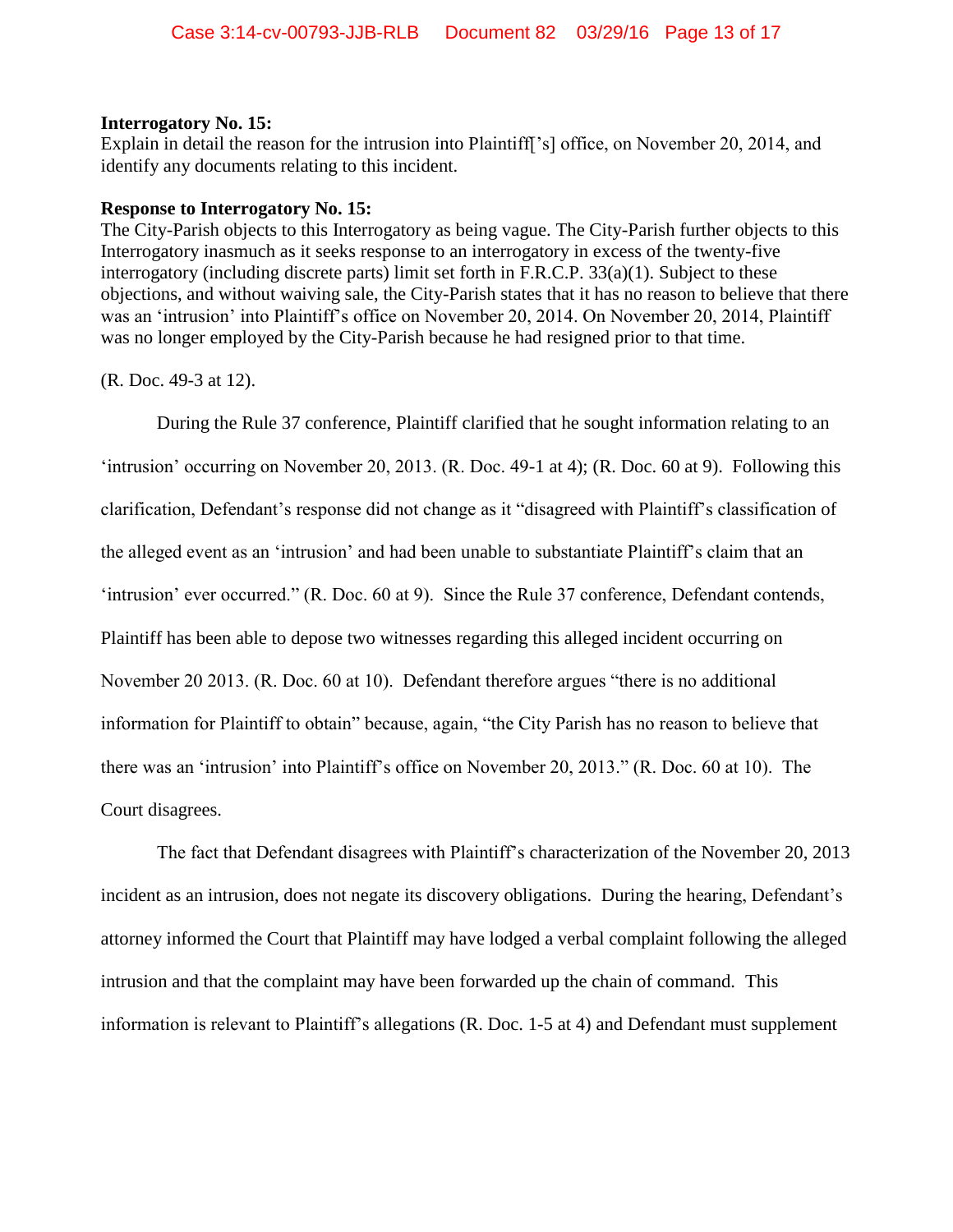its response. Therefore, Plaintiff's Motion to Compel (R. Doc. 49) is **GRANTED** as to

Interrogatory No. 15 and Defendant must **supplement** its response with **14 days** of this Order.

# **G. Interrogatory Nos. 18, 19, 20 and 21**

Defendant objected to the following similarly worded interrogatories on multiple grounds.

But most importantly, Defendant objected based on its inability to understand the discovery

requests. Each of these Interrogatories consist of a single sentence of approximately 200 words.

They are as follows:

# **Interrogatory No. 18:**

Please describe and identify all persons, individuals, documents and records having been used, being in use, or prepared, possessed, or retained for use in the conduct, transaction, or performance of any business, transaction, work, duty, or function which was conducted, transacted, or performed by or under the authority of the constitution or laws of this state, or by or under the authority of any ordinance, regulation, mandate, or order of any public body, or concerning or referencing in any way the acts or specific facts underlying the East Baton Rouge Parish – Department of Public Works and Department of Information, newly created positions, requested positions, pay increases to existing positions, individuals, qualifications who officially occupy or in lieu of since 2005 to present, regardless of whether the matter approved through budget process or not, including but not limited to all electronic and written documents and records, emails from any e-mail account, text messages, written correspondence, tape recordings in any format, video recordings in any format, social media postings, web pages, contracts, messages, and notes, including those documents and records contained on Private computers and private cell phones.

# **Interrogatory No. 19:**

Please describe and identify all persons, individuals, documents and records having been used, being in use, or prepared, possessed, or retained for use in the conduct, transaction, or performance of any business, transaction, work, duty, or function which was conducted, transacted, or performed by or under the authority of the constitution or laws of this state, or by or under the authority of any ordinance, regulation, mandate, or order of any public body, or concerning or referencing in any way the acts or specific facts underlying the alleged theft of Trace 360 software's communications since 2013 to present, among individuals from any East Baton Rouge Parish's agencies, the Parish Attorney's Office, the Mayor's President Office and the Metropolitan Council, regardless of whether the matter was heard or rescheduled, including but not limited to all electronic and written documents and records, emails from any e-mail account, text messages, written correspondence, tape recordings in any format, video recordings in any format, social media postings, web pages, contracts, messages, and notes, including those documents and records contained on Private computers and private cell phones.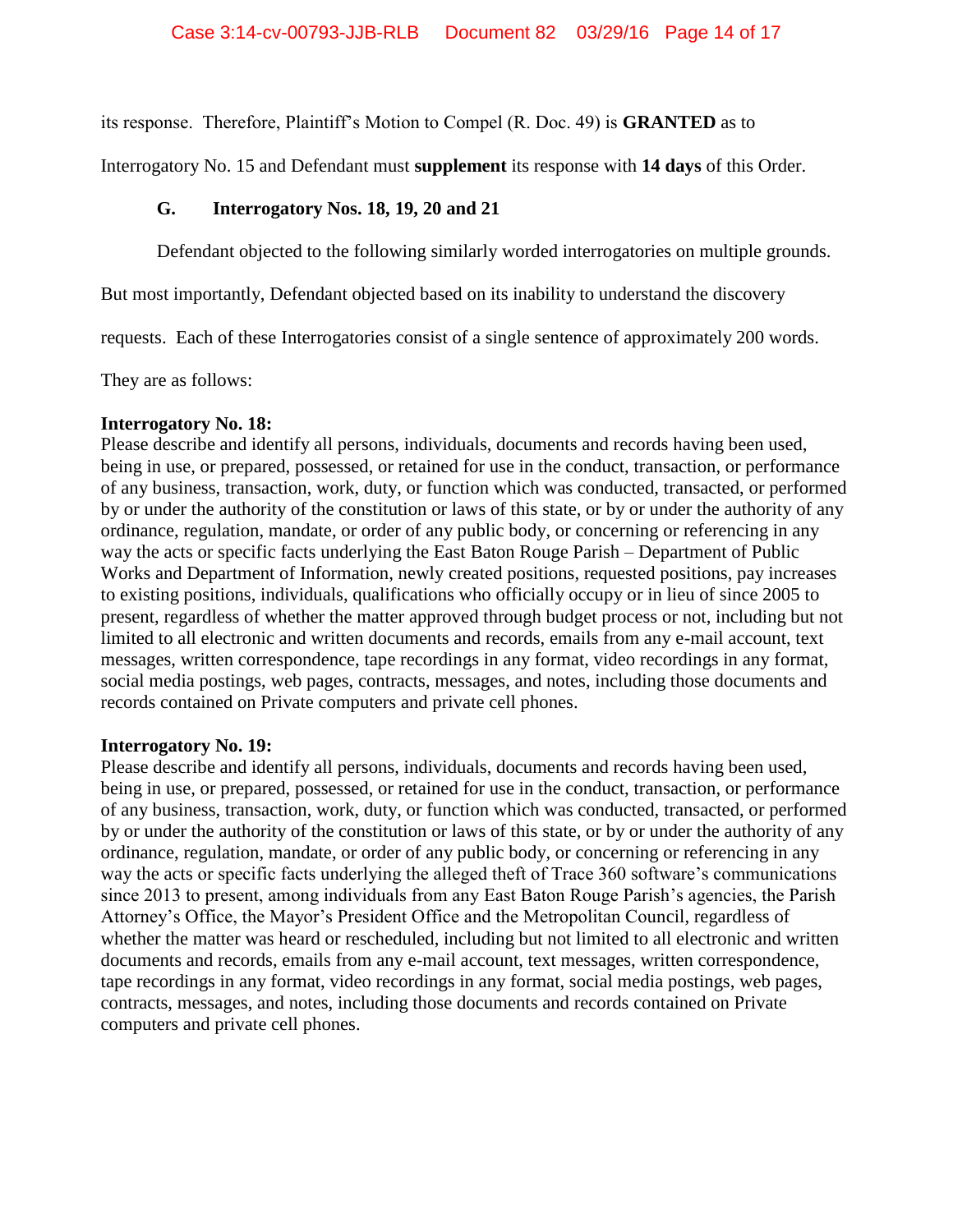# **Interrogatory No. 20:**

Please describe and identify all persons, individuals, documents and records having been used, being in use, or prepared, possessed, or retained for use in the conduct, transaction, or performance of any business, transaction, work, duty, or function which was conducted, transacted, or performed by or under the authority of the constitution or laws of this state, or by or under the authority of any ordinance, regulation, mandate, or order of any public body, or concerning or referencing in any way the acts or specific facts underlying the alleged theft of Trace 360 software's communications since 2013 to present, between individuals from the East Baton Rouge Parish government and Stephanie Reigel – Reporter or any staff member with "Business Report" a monthly magazine publication and Internet and web-based publication, its affiliates and subsidiaries which is a Louisiana corporation incorporated under "Louisiana Business, Inc.", regardless of whether the matter was heard or rescheduled, including but not limited to all electronic and written documents and records, emails from any e-mail account, text messages, written correspondence, tape recordings in any format, video recordings in any format, social media postings, web pages, contracts, messages, and notes, including those documents and records contained on Private computers and private cell phones.

# **Interrogatory No. 21:**

Please describe and identify all persons, individuals, documents and records having been used, being in use, or prepared, possessed, or retained for use in the conduct, transaction, or performance of any business, transaction, work, duty, or function which was conducted, transacted, or performed by or under the authority of the constitution or laws of this state, or by or under the authority of any ordinance, regulation, mandate, or order of any public body, or concerning or referencing in any way the acts or specific facts underlying the alleged theft of Trace 360 software's communications since 2013 to present, between individuals from the East Baton Rouge Parish government and Rebekah Allen – Reporter or any staff member with "The Advocate" newspaper, its affiliates and subsidiaries which is a Louisiana corporation incorporated under "Capital City Press, LLC," regardless of whether the matter was heard or rescheduled, including but not limited to all electronic and written documents and records, emails from any e-mail account, text messages, written correspondence, tape recordings in any format, video recordings in any format, social media postings, web pages, contracts, messages, and notes, including those documents and records contained on Private computers and private cell phones.

(R. Doc. 49-3 at 14-16).

In its Opposition, Defendant explains that these requests are almost "incoherent" and "it was

unable to decipher what Plaintiff was seeking." (R. Doc. 60 at 10, 13). During the Rule 37

conference, Defendant represents that "Plaintiff's counsel acknowledged that these interrogatories

could cause confusion." (R. Doc. 60 at 11). Nonetheless, Defendant contends that "no clarification

was provided during the Rule 37 conference," despite its request. (R. Doc. 60 at 12). Plaintiff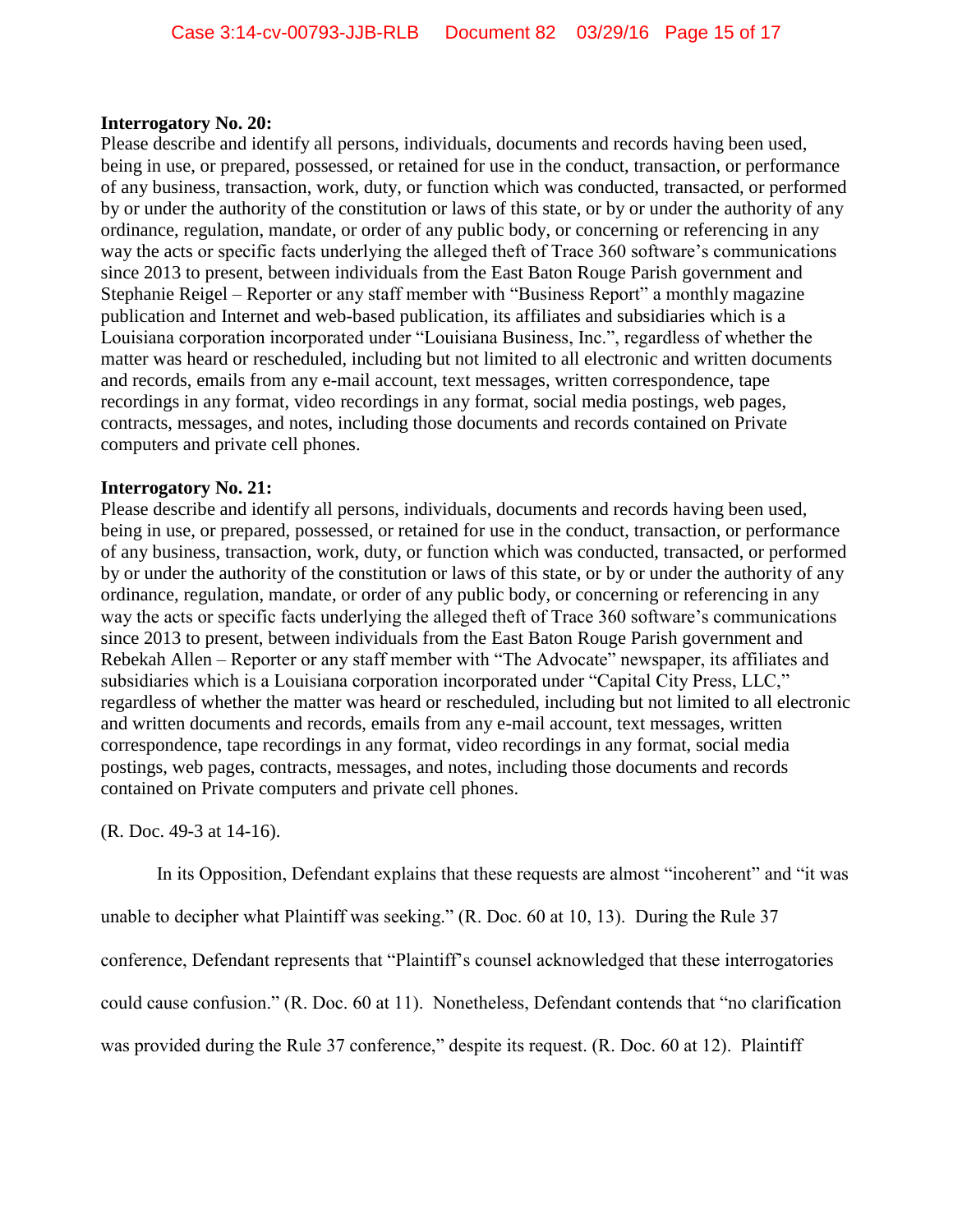## Case 3:14-cv-00793-JJB-RLB Document 82 03/29/16 Page 16 of 17

likewise could not explain why he did not limit or otherwise clarify Interrogatory Nos. 18, 19, 20 and 21 to remedy the confusion before filing the instant Motion.

Apparently recognizing that the actual interrogatories are nearly incomprehensible, Plaintiff provided a completely different version of Interrogatories 18, 19, 20 and 21 in his Memorandum in Support of his Motion to Compel. (R. Doc. 49-1 at 4-5). The Court will not consider Plaintiff's attempt to rewrite his discovery for the first time in his Motion to Compel. Apparently realizing that the Defendant's objections were well founded, Plaintiff should have made these revisions in formal discovery or as part of an effort to resolve this matter at the Rule 37 conference.

To comply with Rule 33 of the Federal Rules of Civil Procedure, interrogatories must be "sufficiently definite, clear, and concise, and they must adequately advise the interrogated party of the information requested." *Capacchione v. Charlotte-Mechlenburg Schools*, 182 F.R.D. 486, 491 (W.D.N.C. 1998). And while "technical precision in the phrasing of interrogatories is not demanded, something more is required than the vague phraseology used here." *Struthers Scientific & International Corp. v. General Foods Corp.*, 45 F.R.D. 375, 382 (S.D. Tex. 1968) (sustaining the defendant's objection on grounds that interrogatory was "not specific enough to be answered without requiring the defendant to exercise its discretion and judgment in determining what is intended to be covered").

The Court agrees with the conclusion that the Defendant "did not understand what Plaintiff was seeking." (R. Doc. 60 at 12).<sup>3</sup> The Court shares that lack of understanding. If the Court issued an order compelling the Defendant to respond to these Interrogatories, it would be unable to enforce

 $\overline{a}$ 

<sup>&</sup>lt;sup>3</sup> For example, Interrogatory Nos. 18 and 19 left Defendant asking: "How can a person or individual be prepared, possessed, or retained for use? How can a person reference acts underlying the Department of Public Works or the 'alleged theft of Trace 360 software's communications'? And what exactly are 'software communications.'?" (R. Doc. 60 at 12).